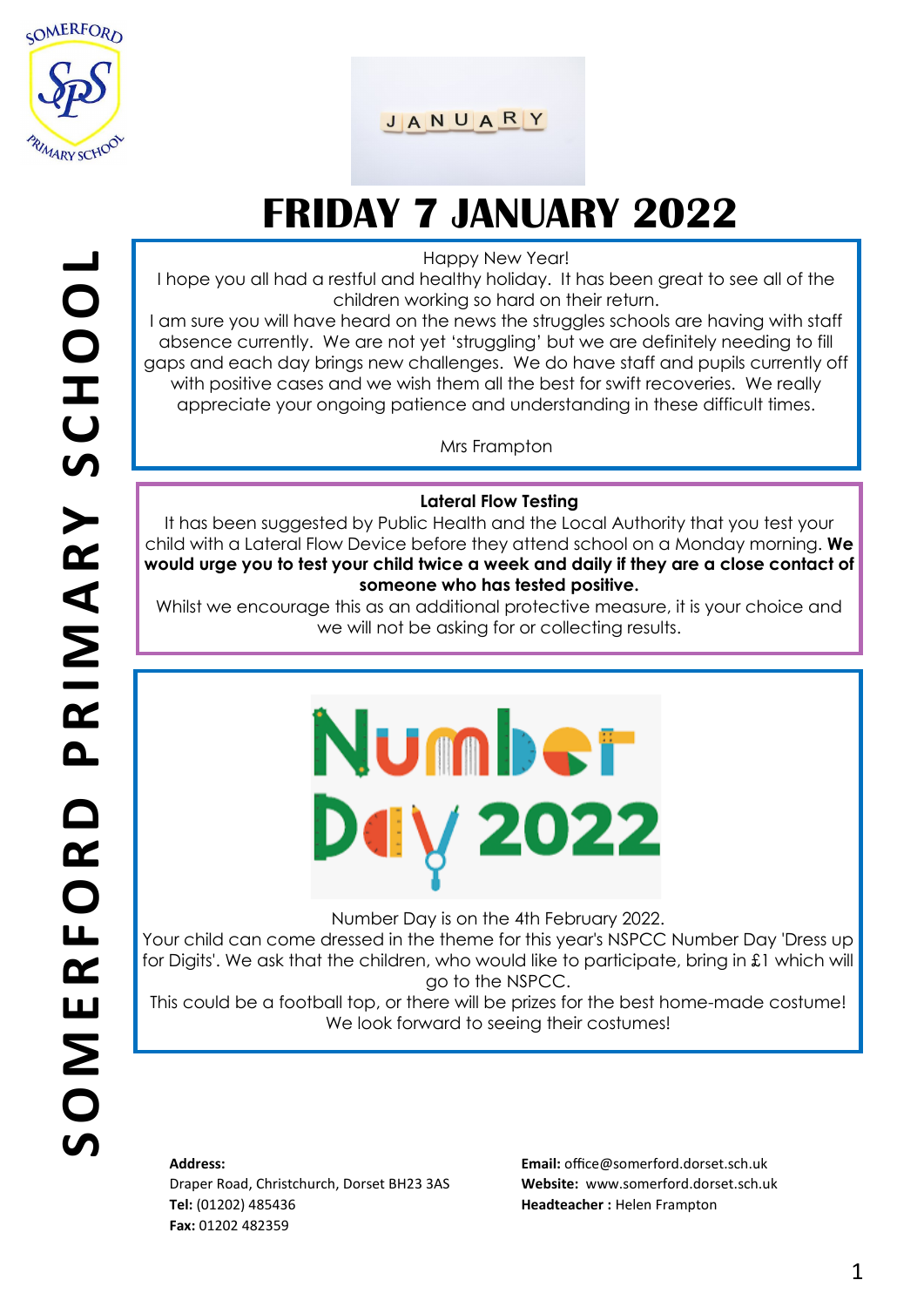

#### JANUARY

### **FRIDAY 7 JANUARY 2022**

#### **Vacancies SITE ASSISTANT**

Somerford Primary School is situated on a large campus in Christchurch, Dorset. We have expansive grounds and we take pride in our school and buildings. We work closely as a team and are looking for a new team member to join us as soon as possible.

We are seeking to appoint a Site Assistant to carry out a full range of duties supporting the Site Manager in the day to day security, safety, cleanliness, and general maintenance of the school site. This role requires a person with the necessary skills and experience to ensure the security and maintenance of the school site. Full details can be found in the Job Description and Personal Specification.

The successful applicant will be required to work 25 hours per week, Monday to Friday 11.00am – 4.00pm, 52 weeks per year. BCP Grade D £13,048 - £13,309 per annum, pro rata.

Closing date for applications Wednesday 19 January 2022 Interviews will be held on: Tuesday 25 January 2022

#### **SCH005 MIDDAY ASSISTANT SCH005 LEVEL 1**

Somerford Primary School requires a permanent lunchtime supervisor to ensure the safety, general welfare and conduct of pupils during the midday break. The successful applicant will also promote and support pupils' positive play.

BCP Salary Grade C, Point 3 £18,065 - £18,933 per annum, pro rata. The successful applicant will be required to work 1.25 hours per day, 38 weeks per year, term time only.

Closing Date: Monday 17 January 2022 Interview Date Friday 21 January 2021

Somerford Primary School values the diversity of our workforce and welcomes applicationsfrom all sectors of the community.Somerford Primary School is committed to safeguarding and promoting the welfare of children and young people; this is a commitment which we expect all staff and volunteers to share. The successful candidate will be required to have a Disclosure and Barring Service check in line with the Governments safer recruitment guidelines.

Information about our school is available on the school website at www.somerford.dorset.sch.uk. For any further information or to discuss the posts, please contact the Headteacher's PA, Mrs Assinder on (01202) 485436.

**Address:**  Draper Road, Christchurch, Dorset BH23 3AS **Tel:** (01202) 485436 **Fax:** 01202 482359

**Email:** office@somerford.dorset.sch.uk **Website:** www.somerford.dorset.sch.uk **Headteacher :** Helen Frampton